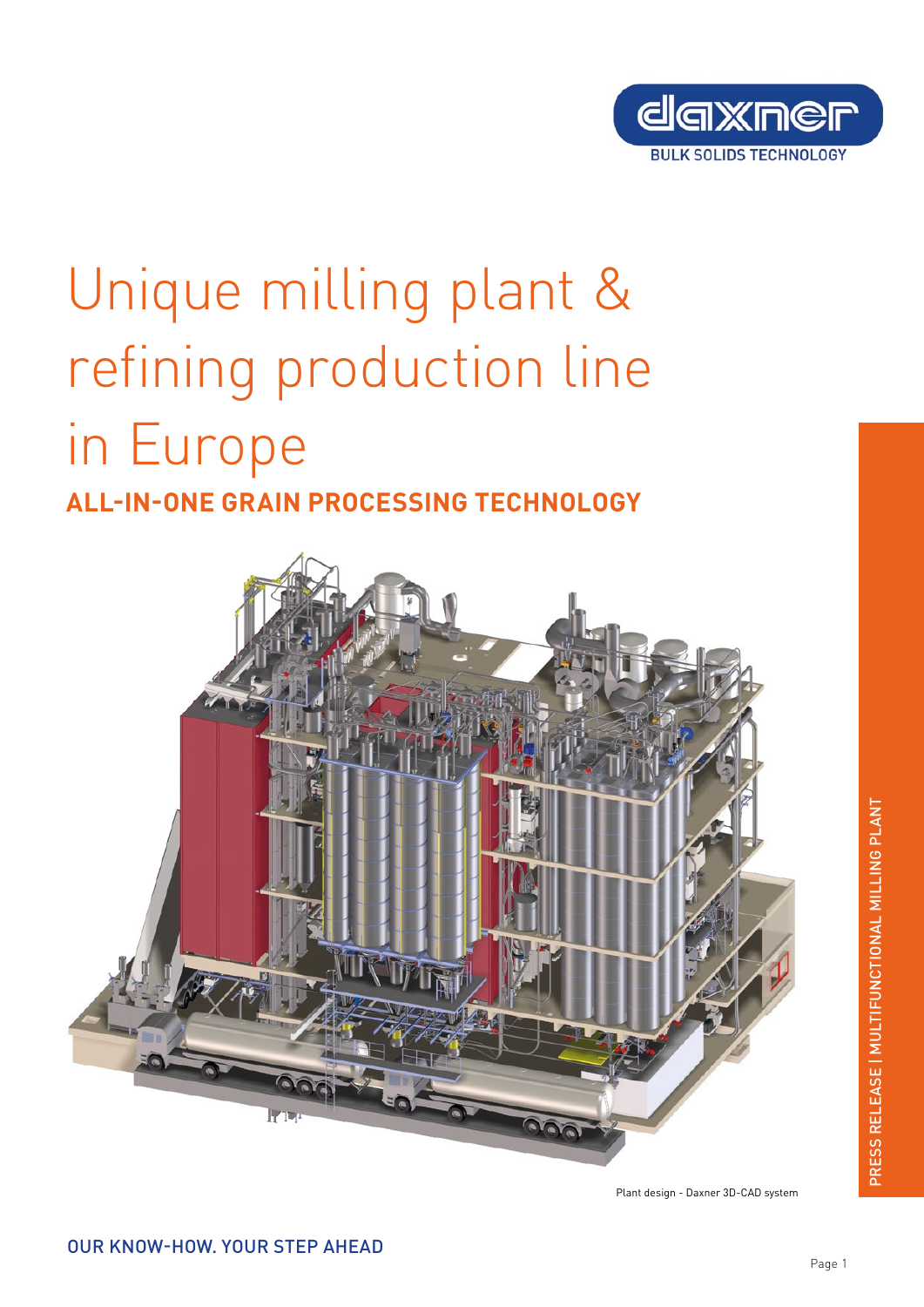

# PRESS RELEASE | PROJECT ARNREITER

**The production facility of the milling-company "Arnreiter Mühle GmbH" – located in Wallern/Upper Austria" – sets a new benchmark in terms of complexity in grain milling and –refinement. Not only the capacity in unique throughout Europe, but also the variety of processing steps and –lines: The highly contemporary milling system and several refining processes are unified at the same place. For realizing this challenging goal which encompasses a plenty of variable production workflows, the Arnreiter-family relied on the Know How of company "Ing. Johann Daxner GmbH", located in Wels/Austria.** 

The highly contemporary mill system and several refining processes are unified at the same place. Thus maximum flexibility and innovative product developments can be achieved. This plant is completely unique due to a compact and complex design.

An efficient network with totally automated processes was designed, including 49 new silo cells in total, multilevel cleaning processes, grinding-, refining and screening lines and an efficient bag filling and loading system. These automated processes communicate with each other through a profibus system with a superordinate controls system.

For this purpose almost residue-free and variable conveying lines are required, which enable the handling of highly demanding products such as soy flour. The products are conveyed in appr. 2.500 m pipelines across the entire system. The plant is certified according to

the IFS and ATEX regulations, hence it is in compliance with the new machinery directive.

The building is fed with  $90.000$  m<sup>3</sup> air per hour by a heat exchanger, whereby an optimal hygiene and the correct temperature can be guaranteed.

• Processing capacity: appr. 80 tons cereals and appr. 20 tons refined products per day

• Types of cereals: spelt, wheat, rye, corn and oil seeds such as soya and poppy

• Process technologies: Grinding, dampening, flaking, extruding, roasting and subsequent cooling, drying and peeling

## **Delivery and storage of raw materials**

The delivered raw materials are stored in silos, each with a capacity of appr. 70 m3. Depending on the product- and supply specification the silo cells are

either filled mechanically by an intake station or by separate pneumatic filling lines. The intake station is equipped with a dust barrier and a filter system for an efficient dust collection.



Outside view of building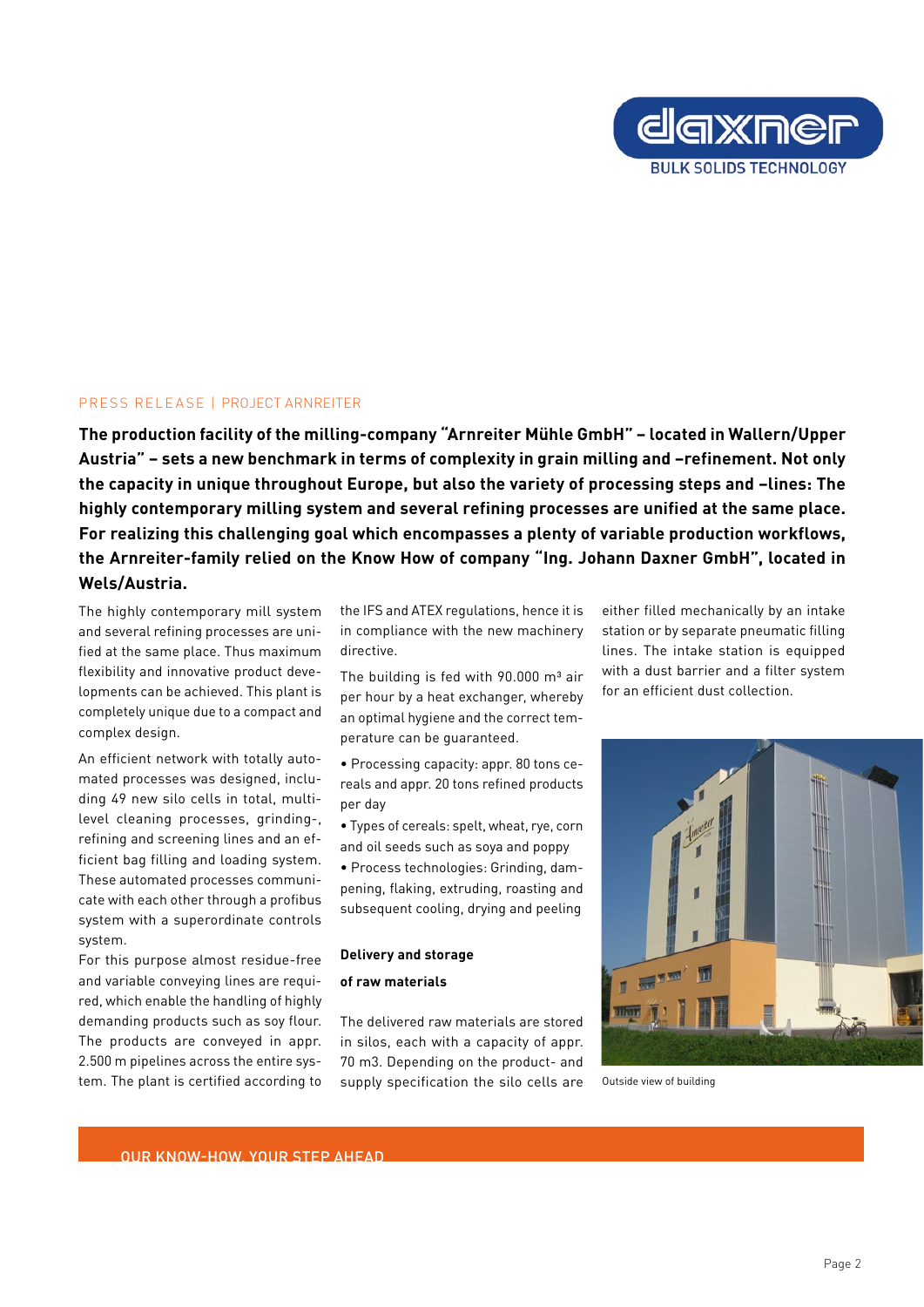

# PRESS RELEASE | PROJECT ARNREITER

### **Multi-level product cleaning and grinding**

After the raw material storage, the specified quantity of the raw material is discharged and could simultaneously mixed. Before the product is discharged into the buffer bin, which is located in the 1st cleaning sector "black cleaning", the product passes a magnet separator.

This designed cleaning allows the handling of various types of cereals, seeds or legumes and meets highest requirements in terms of hygiene. Contaminations are separated by a vibrating screen with an air-sifter. The good product is separated from stones and conveyed to a colour-selection-procedure, which scans all product types with an infrared technology and discharges all deviating foreign substances.

In the 2nd "white" cleaning the grain hull is peeled. Based on a moisture measurement a specified quantity of water is added and mixed with the product by a rotor-dampener, in order to achieve the requested value of moisture. A central aspiration system suctions all impurities which are subsequently discharged as cleaning waste into a silo cell for the tanker truck.

In the grinding area cracked grain and floury products are sifted and sorted out by a sifter and roller mills, whereupon the final product, such as flour, cracked



grain and bran are derived in several stages. A weighing station detects the achieved extraction rate. Flour and middlings, meals and brans are stored intermediately and separately in 15 silo

The refinement of the cereals specifically modifies their shape and property. This results in an extended shelf-life, digestibility, enhanced baking property or - using the example of soja - reduction of bitters. Various refinement processes can be combined with each other: dampening, flaking, extruding, roasting and

**Diverse product refinement**

cells.

Process visualization of raw material storage

subsequent cooling, drying and peeling.

#### **Screening line ensures complete safety**

After the products are processed, they are subsequently conveyed to a screening line. It ensures, that only products without any foreign bodies are transported to the filling and truck loading station. While screening, the product passes a centrifugal screener, a control sifter, an all metal check, an entoleter and a control weighing system.

#### **State-of-the-art controls system**

The "ESA-weight" system in combination